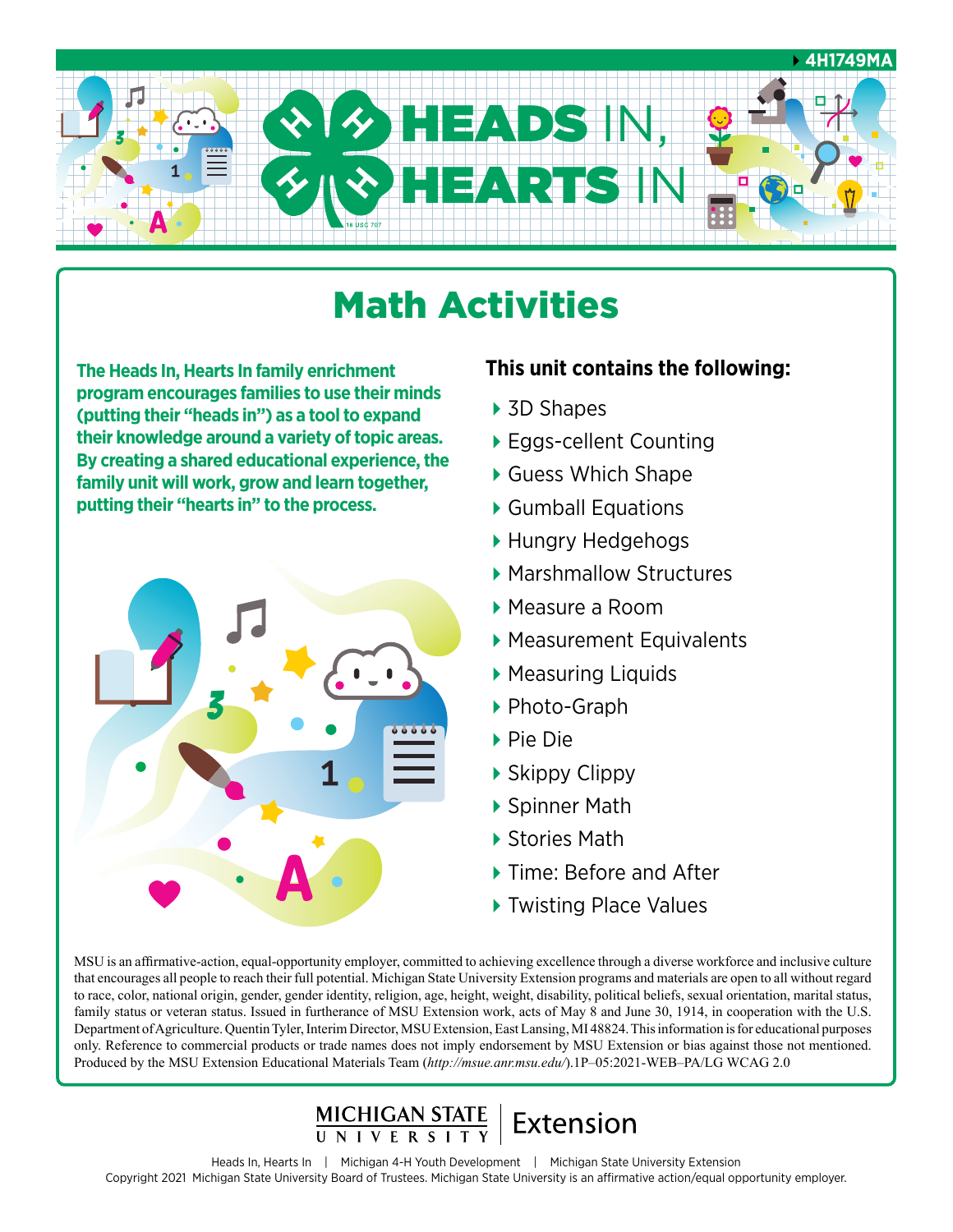

## Supplies

- □ "Guide for Families" handout
- $\Box$ Clear plastic standup display (optional)
- $\Box$ "Die" handout (1 per participant or family)
- □ "Pie Chart" handout (1 per participant or family)
- $\square$ Scissors
- $\Box$ Crayons
- $\Box$ Clear tape
- $\square$ Display table

## Activity Preparation

- Purchase or locate items on supply list.
- ▶ Print one copy of the "Guide for Families" handout. Laminate or place in a clear plastic standup display to allow participants to see it more readily.
- ▶ Print one copy of the "Die" handout for each participant or family.
- ▶ Print one copy of "Pie Chart" handout for each participant or family.
- ▶ Set up the display table and arrange needed supplies.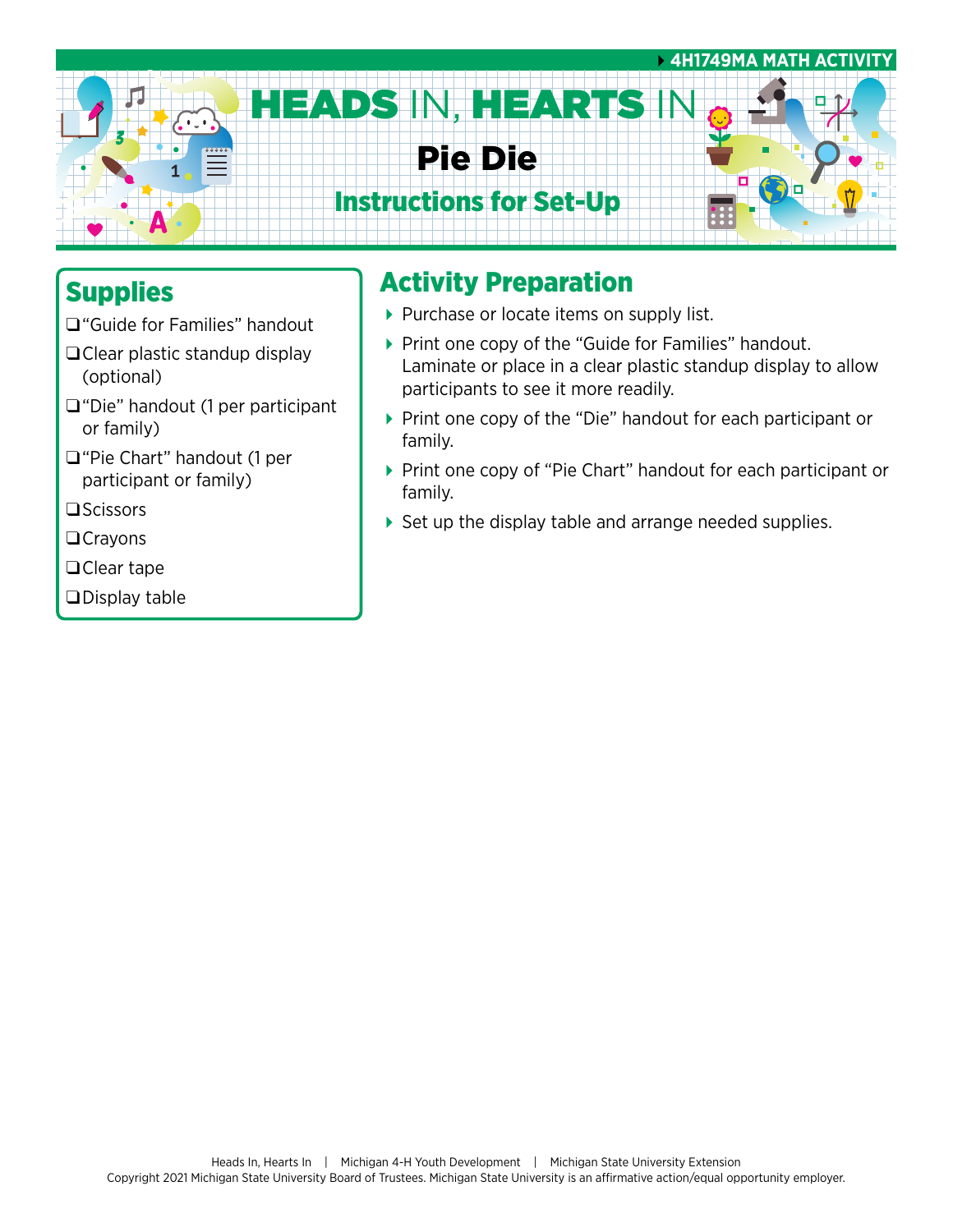

# Pie Die

## Guide for Families

## Learning Objectives

#### **What you need to know:**

A **graph** is a way to show numbers in a chart or picture. A **pie chart** is a way to show information in a picture with a circle divided into sections to represent different parts of a whole.

### **What you will do and learn:**

This activity will help you practice counting and grouping items and then displaying or graphing your results. In this activity, you will roll a die to collect information and total how many different colors you roll. You will then use a **pie chart** to display the results.

### **Instructions**

- **1.** Take the "Die" handout and cut around the figure with the scissors.
- **2.** Using the crayons, color each slice of pie on each side of the die a different color.
- **3.** Fold the die and using the clear tape, tape it together until you have a cube you can roll.
- **4.** Roll the die. Look at the color on top of the die. Color in the first little pie shape on the "Pie Chart" handout with that color.
- **5.** Keep rolling the die until all the circles are colored in.
- **6.** Choose one color and count how many circles you've colored in with that color. Then fill in that many slices on the pie with the same color.
- **7.** Repeat Step 6 until your pie is completely colored in.
- **8.** Answer the questions on the bottom of the "Pie Chart" handout.

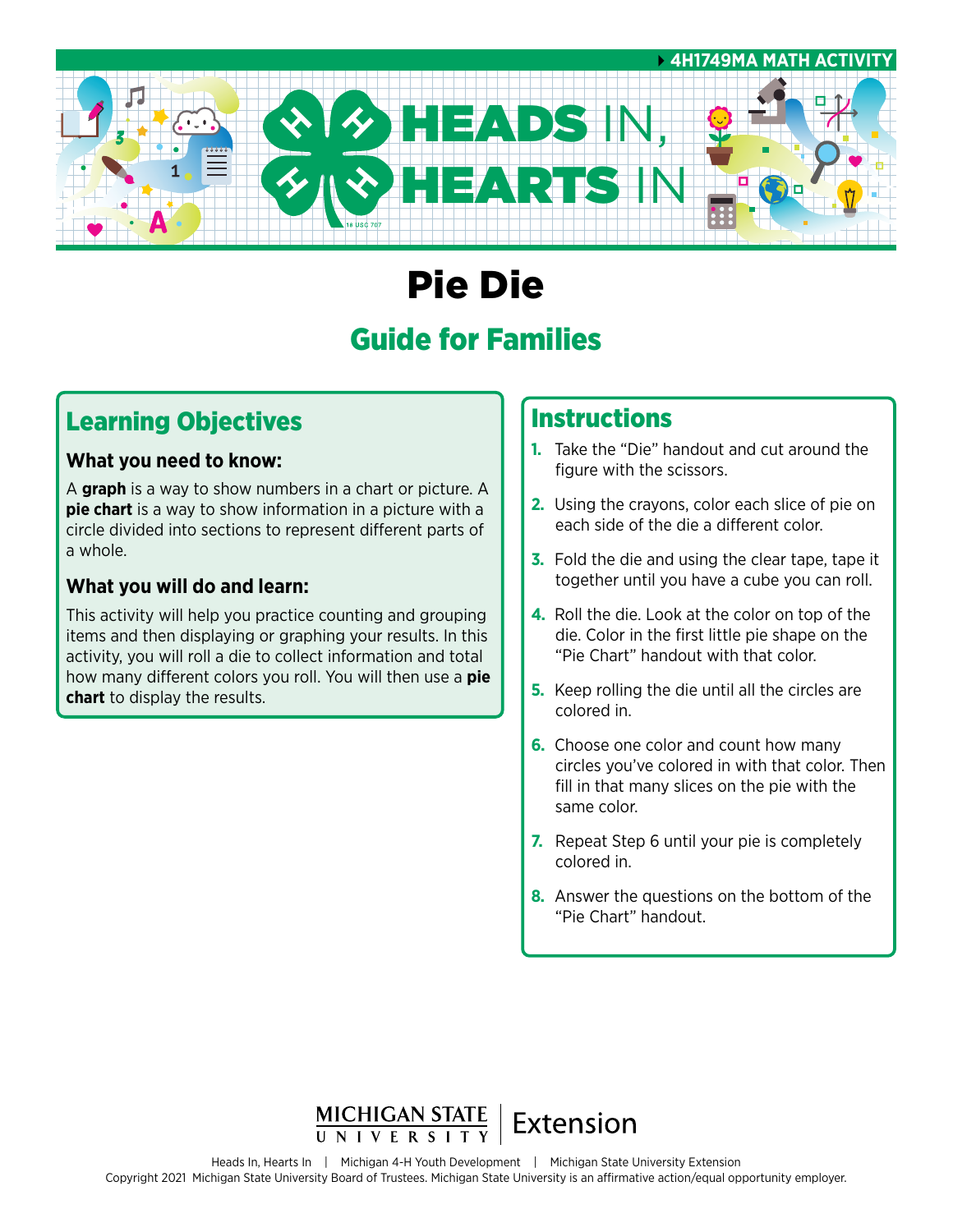